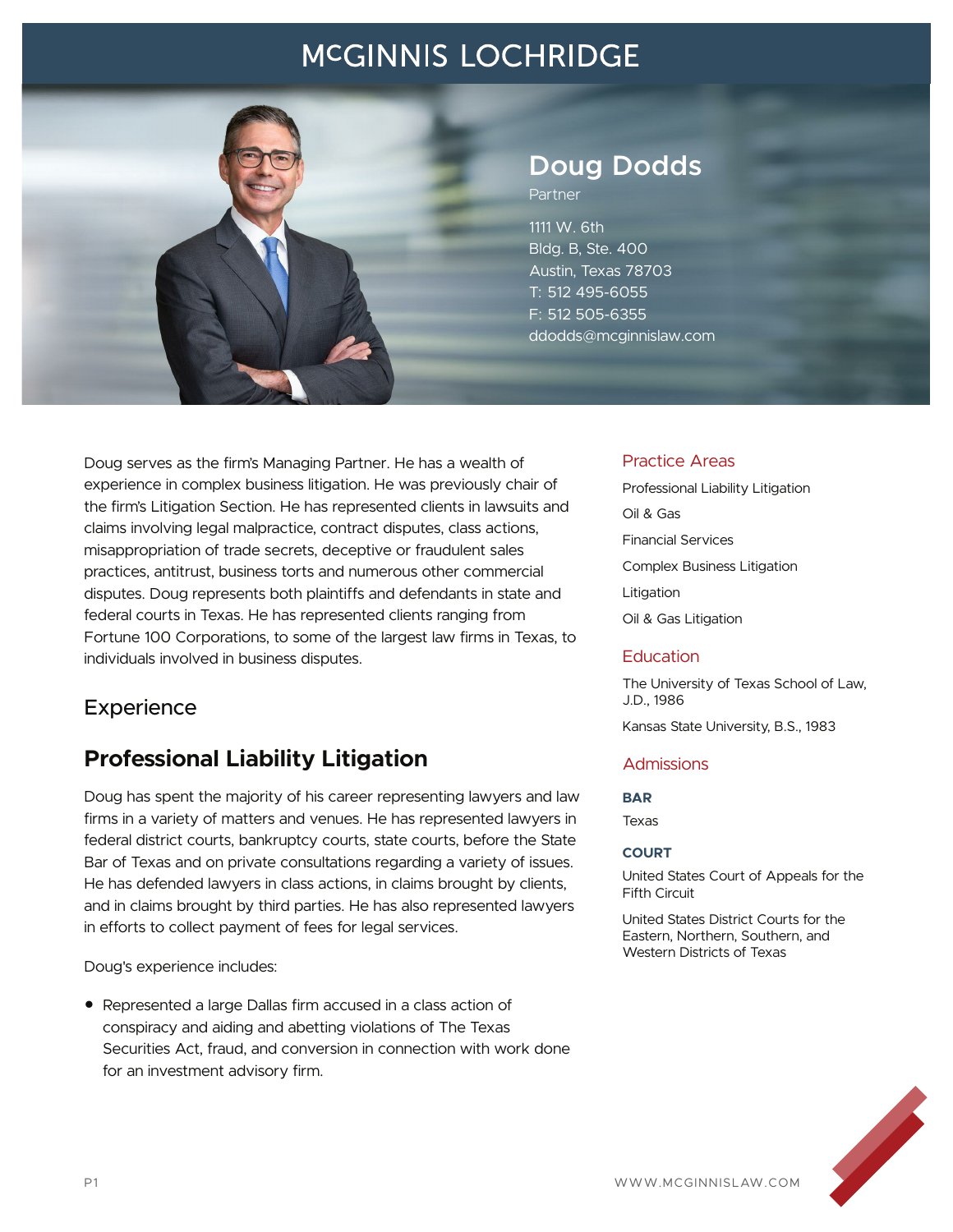#### **Doug Dodds**

- Represented a large New York firm accused of committing fraud, breach of fiduciary duty and participation in a conspiracy to disguise insolvency in connection with work done for health care entities.
- Represented a large Austin firm accused of committing malpractice and breaching fiduciary duties in a commercial real estate transaction.
- Represented a large Austin firm accused of committing malpractice and breaching fiduciary duties in a lawsuit regarding estate taxes.
- Represented a large Austin firm accused of committing malpractice and breaching fiduciary duties in a bankruptcy matter.
- Represented a large national firm accused of committing malpractice and breaching fiduciary duties in a patent prosecution matter.
- Represented a large national firm accused of committing malpractice and breaching fiduciary duties in connecting with advice given regarding an international arbitration.
- Represented a large Austin firm accused of committing malpractice and breaching fiduciary duties in connection with representation of a medical partnership.
- Represented an Austin firm accused of committing malpractice in a trade secrets lawsuit.
- Represented a large Dallas firm accused of committing malpractice in a patent matter.
- Represented a large Austin firm accused of committing malpractice in a probate matter.
- Represented a large regional firm accused of committing malpractice and breaching fiduciary duties in connection with representation of a creditor.
- Represented a large regional firm accused of committing malpractice in connection with a family law matter.
- Represented a large regional firm accused of committing malpractice in connection with a premarital agreement.
- Represented a large Houston firm accused of committing malpractice and breaching fiduciary duties on a transactional matter for a technology company.
- Represented a large Austin firm accused of committing malpractice as local counsel on a litigation/regulatory matter.
- Represented a large Houston firm accused of fraud, negligence, breach of fiduciary duty, and conspiracy in connection with work done by the firm in a large foreclosure.
- Represented a large Austin firm accused of malpractice, breach of fiduciary duties, conspiracy and tortious interference with contract in connection with work done for a medical startup company.
- Representation of attorneys in grievance actions before the State Bar of Texas.

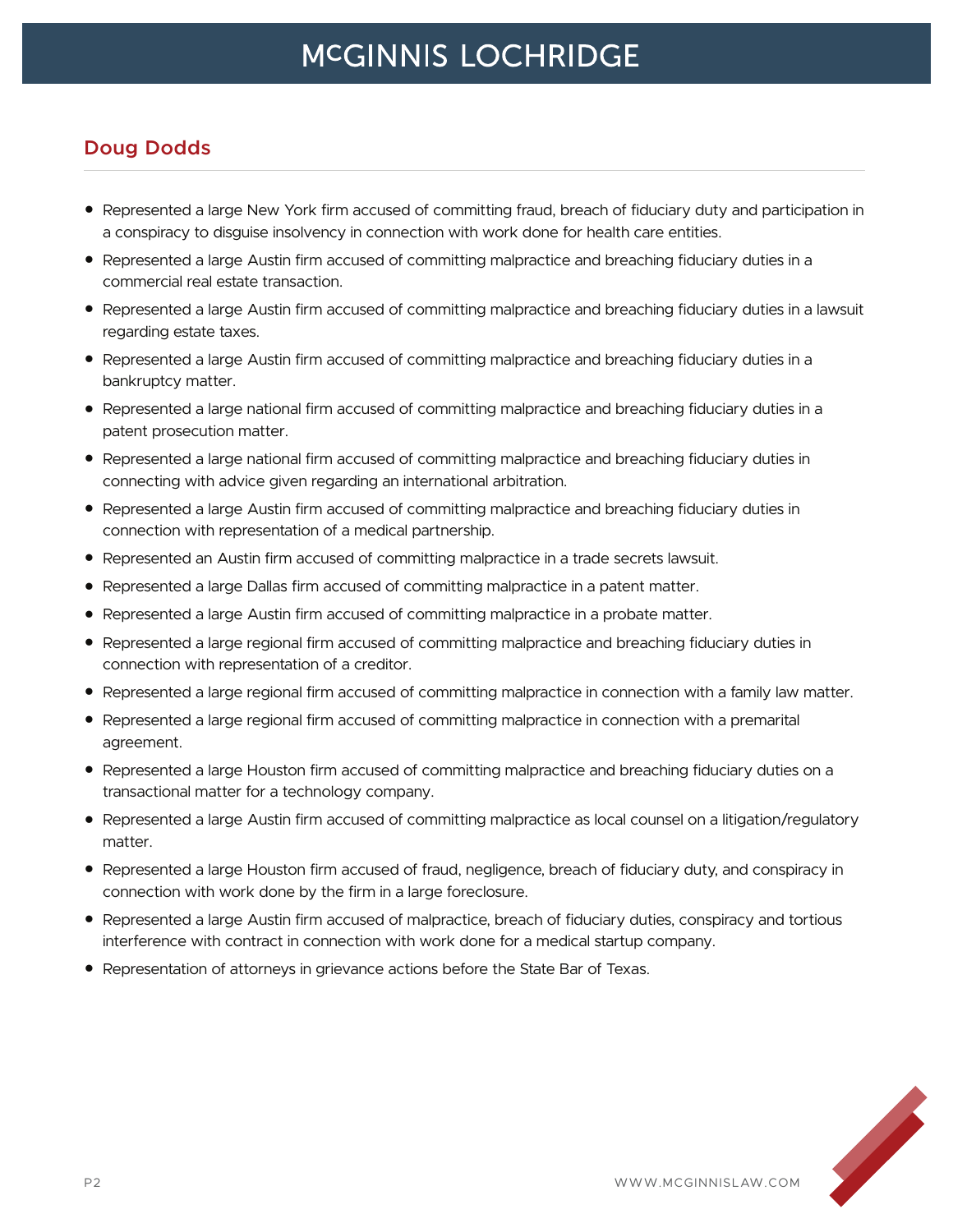#### **Doug Dodds**

### **Insurance Litigation**

Doug has represented numerous health insurance companies in disputes with the Texas Department of Insurance. He has also represented multiple insurance companies in class actions involving sales practices in claim disputes.

### **Financial Services**

Doug represented an automobile lending company in a breach of contract case against a company that was expected to fund business operations, defended a national credit company against plaintiffs who sought a worldwide class involving lease agreements, represented home lenders in a purported, class actions and represented clients in matter involving automobile finance companies in a wide variety of matters.

#### News

McGinnis Lochridge recognized in Chambers USA 2022 Rankings 06.03.2022

McGinnis Lochridge recognized in *Chambers USA 2021* Rankings May 21, 2021

Managing Partner Doug Dodds Is Recognized as Executive Leader Award Finalist June 20, 2019

McGinnis Lochridge continues year of exceptional growth with addition of prominent trial lawyers; opens Dallas office

June 5, 2018

McGinnis Lochridge Welcomes Established Energy-Sector Attorney in Decatur, Texas May 1, 2018

Prominent Austin Attorney Ashton G. Cumberbatch, Jr. to Join McGinnis Lochridge May 1, 2018

Prominent Austin law firm adds another respected attorney March 23, 2018

Distinguished Austin law firm adds team of skilled corporate, estate planning and tax law attorneys

February 1, 2018 February 1, 2018

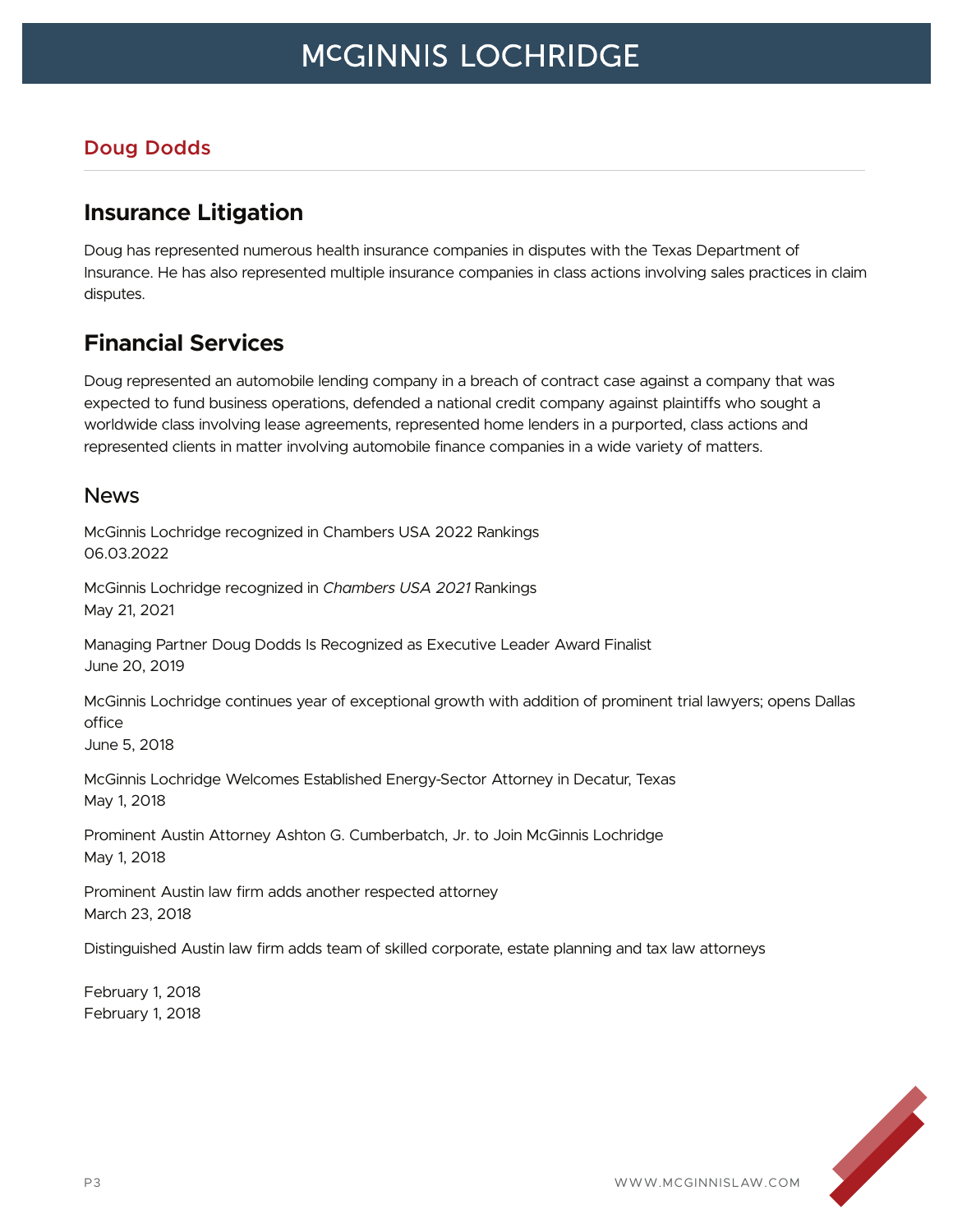### **Doug Dodds**

Eleven McGinnis Lochridge Attorneys Named to 2015 Texas Super Lawyers List September 9, 2015

Eleven McGinnis Lochridge Attorneys Named to 2014 Super Lawyers list, a Thomson Reuters Service September 5, 2014

Nine McGinnis Lochridge Attorneys Named to 2013 Texas Super Lawyers List, a Thomson Reuters service September 9, 2013

Twelve McGinnis Lochridge Attorneys Named to 2012 Texas Super Lawyers list September 10, 2012

Nine McGinnis Lochridge Attorneys Named to 2011 Texas Super Lawyers list October 3, 2011

Eleven McGinnis Lochridge Attorneys Named to the 2010 Texas Super Lawyers List September 20, 2010

Thirteen McGinnis Lochridge Attorneys Named to the 2009 Texas Super Lawyers List September 18, 2009

Twelve McGinnis Lochridge Attorneys Named to the 2008 Texas Super Lawyers list September 9, 2008

Fifteen McGinnis Lochridge Attorneys Named to the 2007 Texas Super Lawyers list September 17, 2007

#### Honors & Recognition

- Chambers & Partners USA, Texas: Austin & Surrounds Litigation: General Commercial, Band 1 (2020-2021)
- Texas Super Lawyers list, a Thomson Reuters service, Business Litigation (2005-2015)

#### Community & Professional

- Federation of Defense & Corporate Counsel
- American Bar Association
- State Bar of Texas
- Texas Bar Foundation
- Austin Bar Association
- Greater Austin Crime Commission (Board of Directors)
- Headliners Club (Board of Trustees)